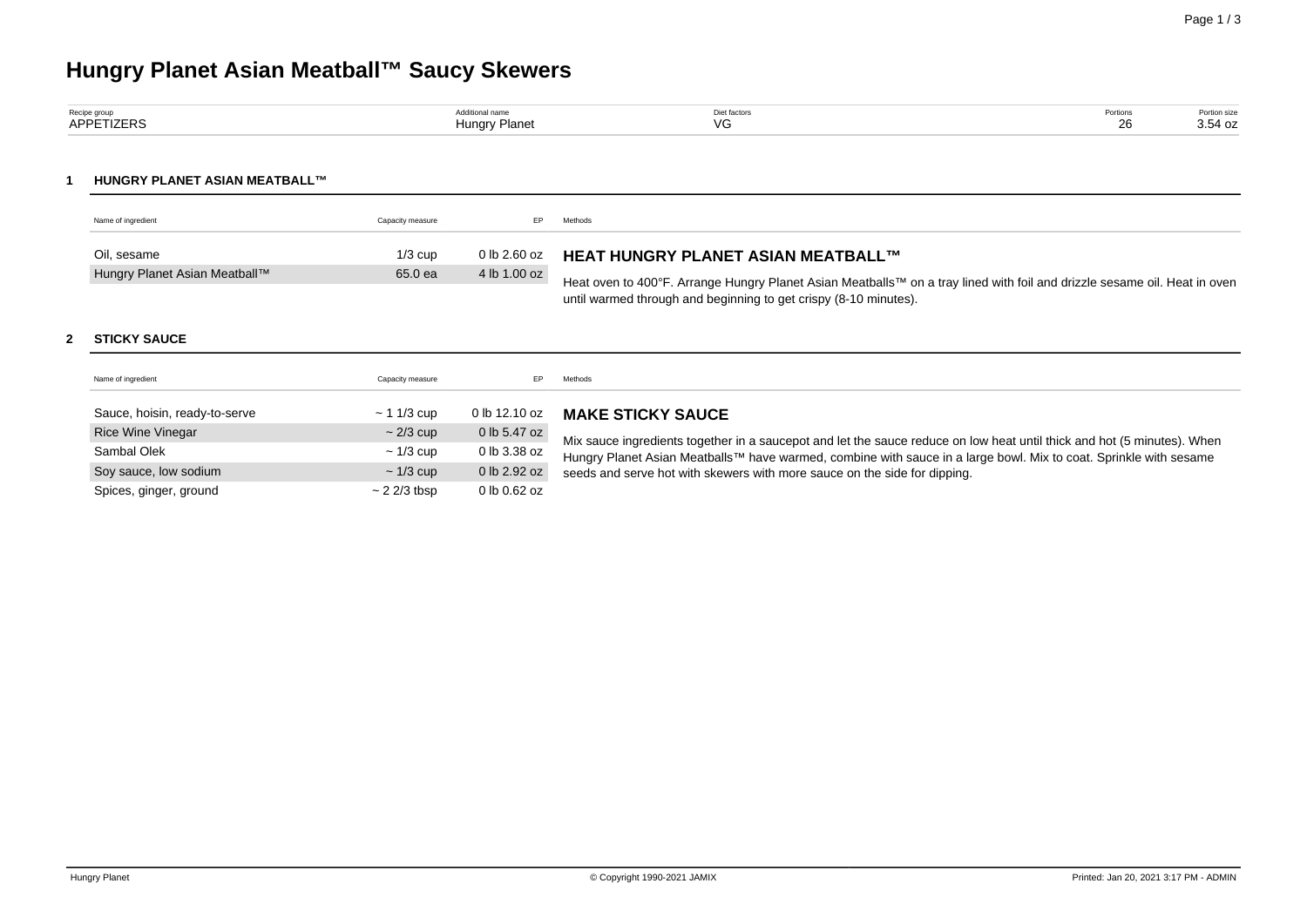

## **ALLERGENS**

**A** SOYA